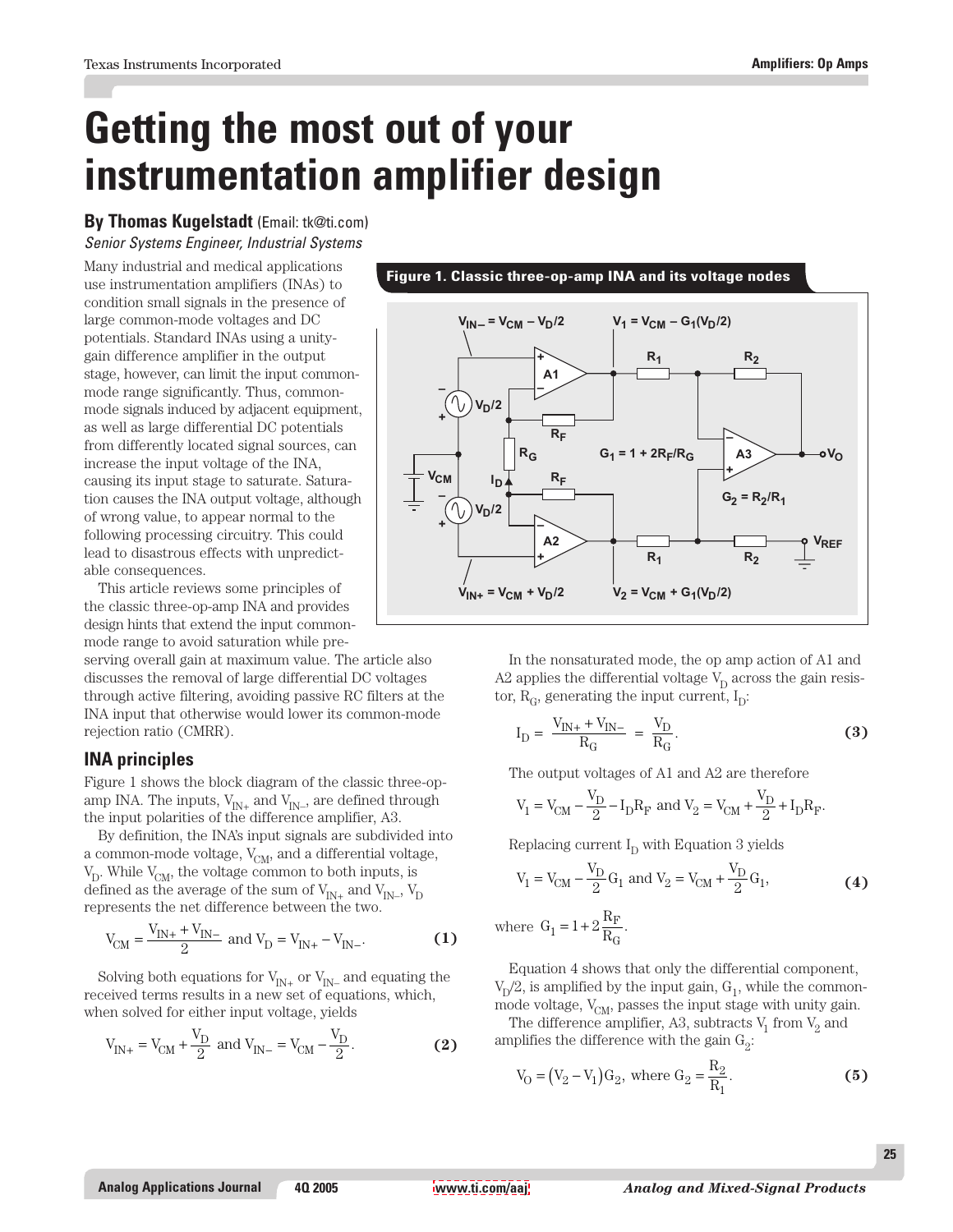Inserting Equation 4 into Equation 5 and solving for  $V_0/V_D$  provides the transfer function of the INA:

$$
\frac{V_O}{V_D} = G_1 G_2 = G_{TOT}.
$$
\n
$$
\tag{6}
$$

## **Extending the input common-mode voltage range**

Note that  $V_1$  and  $V_2$  in Equation 4 do not represent absolute voltages. Because  $V_{CM}$  and  $V_D$  can change their polarities, the maximum voltage either output can assume before reaching saturation is

$$
\pm \left| V_{1,2} \right| = \pm \left( \left| V_{CM} \right| + \left| \frac{V_{D}}{2} \right| \right) \leq \pm \left| V_{SAT} \right|.
$$

For clarification, the following description simply ignores signal polarities, and the variables refer only to magnitude values. Assuming that  $V_{1,2}$  and  $V_{D}/2$  are constant, the only way to increase the input common-mode voltage from  $V_{CM}$ to  $V_{CM}$ ' is to reduce the input gain from  $G_1$  to  $G_1'$  so that

$$
\label{eq:V12} \text{V}_{1,2} = \text{constant} = \text{V}_{\text{CM}} + \frac{\text{V}_{\text{D}}}{2}\text{G}_1 = \text{V}_{\text{CM}}' + \frac{\text{V}_{\text{D}}}{2}\text{G}_1'.
$$

Solving for  $V_{CM}$ ' yields

$$
\text{V}_{\text{CM}}\prime=\text{V}_{\text{CM}}+\frac{\text{V}_{\text{D}}}{2}\Big(\text{G}_1-\text{G}_1\prime\Big).
$$

Reducing  $G_1$  reduces the range of the amplified differential component,  $G_1'(V_p/2)$ , thus providing an expansion range for  $V_{CM}$ . Standard INAs, using unity-gain difference amplifiers, have  $R_2 = R_1$  and  $G_2 = 1$ .

The total INA gain is then placed into the input stage, making  $\mathbf{G}_1 = \mathbf{G}_\text{TOT}.$  Equation 6 shows that reducing  $\mathbf{G}_1$  from  $G_{TOT}$  to  $G_1'$ , while preserving  $G_{TOT}$ , requires an increase in difference amplifier gain from  $\overrightarrow{G_2} = 1$  to  $G_2' = G_{TOT}/G_1'$ .

Replacing  $G_1$  with  $G_{TOT}$  and  $G_1{'}$  with  $G_{TOT}{\prime}G_2{'}$  results in the extended common-mode range:

$$
V_{CM}' = V_{CM} + \frac{V_D}{2} G_{TOT} \left( 1 - \frac{1}{G_2'} \right)
$$
  
=  $V_{CM} + \frac{V_D}{2} G_1' \left( G_2' - 1 \right)$ . (7)

This improved common-mode range at the amplifier output is now passed on 1:1 to the input. Applying gain to the difference amplifier requires access to the feedback resistor of A3 in Figure 2. A common solution uses a stand-alone difference amplifier, which provides access to the feedback resistor via a  $V_{\text{SENSE}}$  pin. The input stage is then realized by a dual low-noise amplifier, with external resistors  $R_F$  and  $R_G$  being used to set the input gain.

To raise the gain of a unity-gain amplifier, external resistors can be switched in series to  $R<sub>2</sub>$ . However, the internal resistor values must be measured, as they can deviate by ±30% from their nominal values given in the datasheet. This approach works well for moderate gain. For large gain, however, the external resistors can reach prohibitive values, increasing noise to an undesirable level. A buffered voltage divider in the feedback path of A3 is then required.

Resistors  $R_3$  and  $R_4$  allow a wide range of gain settings with moderate resistor values. Voltage follower A4 provides low output impedance, which preserves the high CMRR of the difference amplifier.

## **Removing large differential DC potentials**

The signal conditioning in analog front ends of medical equipment, such as electrocardiographs (ECGs), presents the additional design challenge of detecting small AC signals in the presence of large differential DC potentials.

#### $A3 > 0$   $\bullet$   $\bullet$   $0V_0$   $R_1 = R_2$  | A3 **+ + – – + – R**<sub>1</sub> **R**<sub>2</sub> **R**<sub>EXT</sub> **R**<sub>1</sub> **R**<sub>1</sub> **R**<sub>2</sub> **R2 REXT REXT**  $R<sub>2</sub>$  $R<sub>2</sub>$  $R_1$   $R_2$   $R_{\text{EXT}_1}$   $\perp$   $R_1$   $R_2$  $V_0$  **R**<sub>1</sub> = **R**<sub>2</sub> **A3**  $\rightarrow$  **C**  $\rightarrow$  **C**  $\rightarrow$  **C**  $\rightarrow$  **C VO VREF**  $V_1$ **V**SENSE **V1 V2 V2 R4**  $R_3$ **A4 VREF**  $R_1 = R_2$   $\begin{array}{ccc} \end{array}$   $\begin{array}{ccc} A3 \end{array}$   $\begin{array}{ccc} \bullet & \bullet & \bullet \end{array}$   $\begin{array}{ccc} \bullet & \bullet & \bullet \end{array}$   $\begin{array}{ccc} R_1 = R_2 \end{array}$  $G_2' = R_2' / R_1$   $G_2' = 1 + R_4 / R_3$ Figure 2. Increasing difference amplifier gain via R<sub>EXT</sub> or buffered voltage divider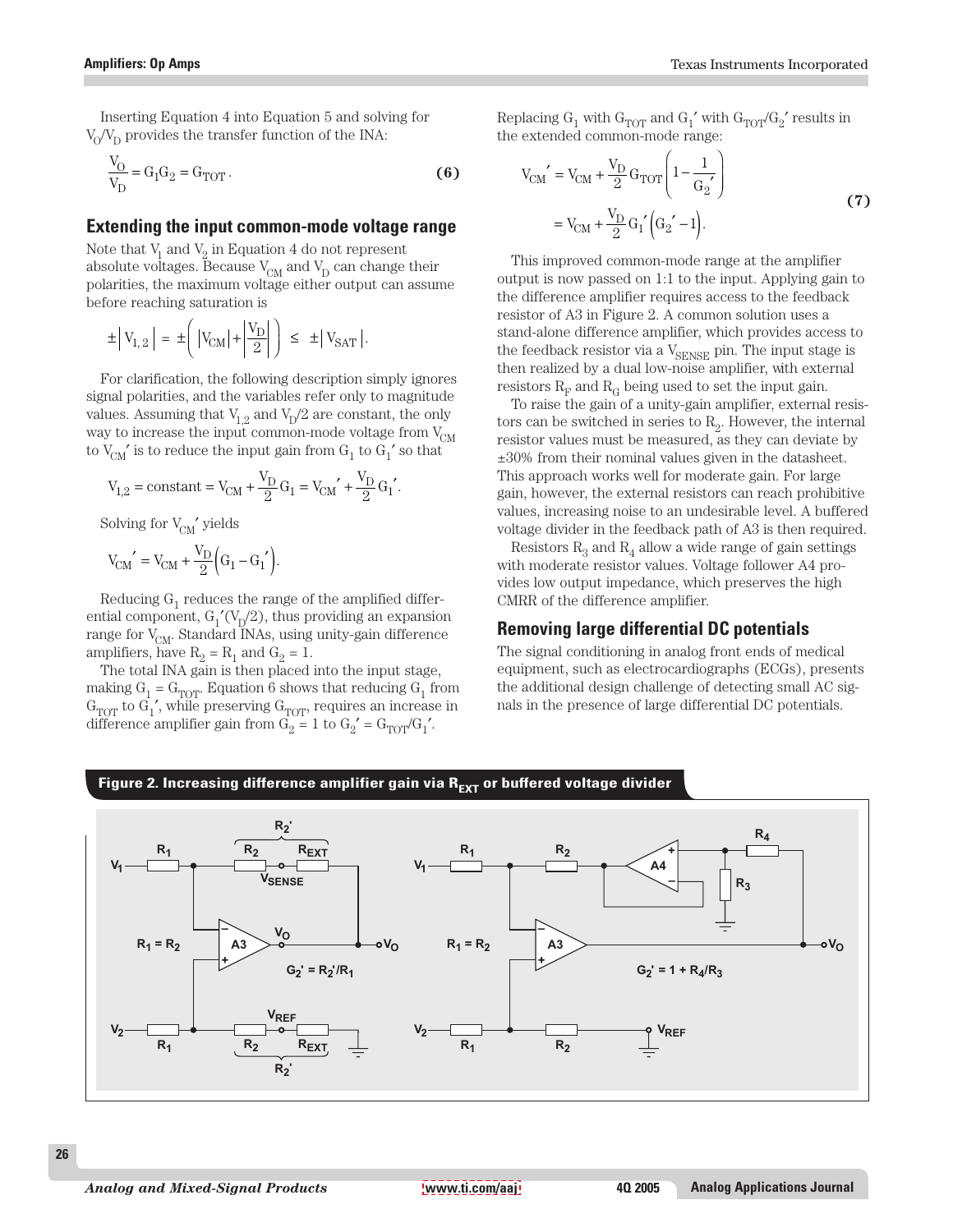#### **Signal composition**

Contraction of the heart wall spreads electrical currents from the heart throughout the body. The currents create different potentials at different parts of the body, which are sensed by electrodes on the skin surface via biological transducers made of metals and salt.

A typical electric potential is a 0.5- to 1.5-mV AC signal with a bandwidth of 0.05 to 100 Hz and sometimes up to 1 kHz. This signal is superimposed by a large electrode DC offset potential of  $\pm 500$  mV and a large common-mode voltage of up to 1.5 V. The common-mode voltage comprises two parts: 50- to 60-Hz interference and DC electrode offset potential.

To determine the input signal of the INA in the ECG front end, the electrode attached to a patient's right arm has a DC offset of 450 mV and an AC signal of  $0.5 \text{ mV}_{\text{pp}}$ , while the one

on the left arm has a 50-m $V_{\text{PP}}$  offset and 1.5-m $V_{\text{PP}}$  AC. The differential input is therefore

$$
V_{D} = V_{D\_DC} + V_{D\_AC}
$$
  
=  $(V_{DC\_R} - V_{DC\_L}) + (V_{AC(PP)_R} - V_{AC(PP)_L})$   
= 400 mV + 1 mV.

Thus, the differential DC is 400 times larger than the AC signal of interest and, if untreated, will receive amplification through the entire INA, causing its amplifiers to saturate.

At the same time, to convert the 1-mV AC into a representative signal that is of use to a following signal processing system, a total gain of 1000 or more is required.

The solution to this problem is performed in three steps:

- (1) Limit the input gain, G1, to avoid saturation of A1 and A2;
- (2) implement low-pass filtering in the output stage to remove the differential DC, VD\_DC; and
- (3) apply high gain in the output stage, boosting the AC signal of interest, VD\_AC.

To determine  $G_1$ , the INA is assumed to operate from a typical ±5-V supply. For simplification, A1 to A3 have railto-rail inputs and outputs, and the common-mode potential is at a maximum of  $V_{CM} = 1.5$  V.

Neglecting the small AC component of  $V_D$ , rewriting Equation 4 for  $G_1$  gives a maximum input gain of

$$
G_1 = 2\left(\frac{V_{2\_SAT} - V_{CM}}{V_{D\_DC}}\right) = 2\left(\frac{5 V - 1.5 V}{400 mV}\right) = 17.5.
$$

For convenience, we choose a conservative value of  $G_1 = 10$ ; thus, the differential input signal of A3 consists of a 4-V DC component and a 10-mV AC component. To remove the DC part, an active low-pass filter is implemented, providing negative feedback from the output to the noninverting input of A3. At the same time, output gain,  $G_2$ , is increased by the buffered voltage divider,  $R_3, R_4$ .

**Figure 3. Difference amplifier with low-pass filter and gain stage**



To determine  $G_2$ , we calculate the total gain for maximum dynamic output range,

$$
G_{TOT} = \frac{V_{SAT}}{V_{D\_AC}} = \frac{5 V}{1 mV} = 5000,
$$

and divide it by the applied input gain,

$$
G_2 = \frac{G_{TOT}}{G_1} = \frac{5000}{10} = 500.
$$

With the low-pass filter in the feedback loop of A3, the transfer function of the difference amplifier assumes highpass characteristics. One would now assume that the filter's –3-dB frequency occurs at

$$
f_0 = \frac{1}{2\pi R_{INT}C_{INT}}.
$$

However, establishing the transfer function reveals that  $f_0$ has been increased by the gain factor  $G_2$  to  $f_0' = f_0 G_2$ .

*Mathematical proof:*

By op amp action, the input terminals of A3 (Figure 3) have identical potentials:  $v_N = v_P$ . Thus, for  $R_1 = R_2$ :

$$
v_N = \frac{V_1}{2} + \frac{V_O}{2G_2}
$$
 and  $v_P = \frac{V_2}{2} - \left(\frac{V_O}{2}\right)\left(\frac{1}{jf/f_0}\right)$ ,

where 
$$
G_2 = 1 + \frac{R_4}{R_3}
$$
 and  $f_0 = \frac{1}{j\omega R_{INT}C_{INT}}$ .

Equating both expressions and solving for  $V_0/(V_2-V_1)$ yields the transfer function of the output stage:

$$
\frac{V_O}{V_2 - V_1} = G_2 \left( \frac{j \frac{f}{f_0 G_2}}{1 + j \frac{f}{f_0 G_2}} \right) = G_2 \left( \frac{j \frac{f}{f_0'}}{1 + j \frac{f}{f_0'}} \right).
$$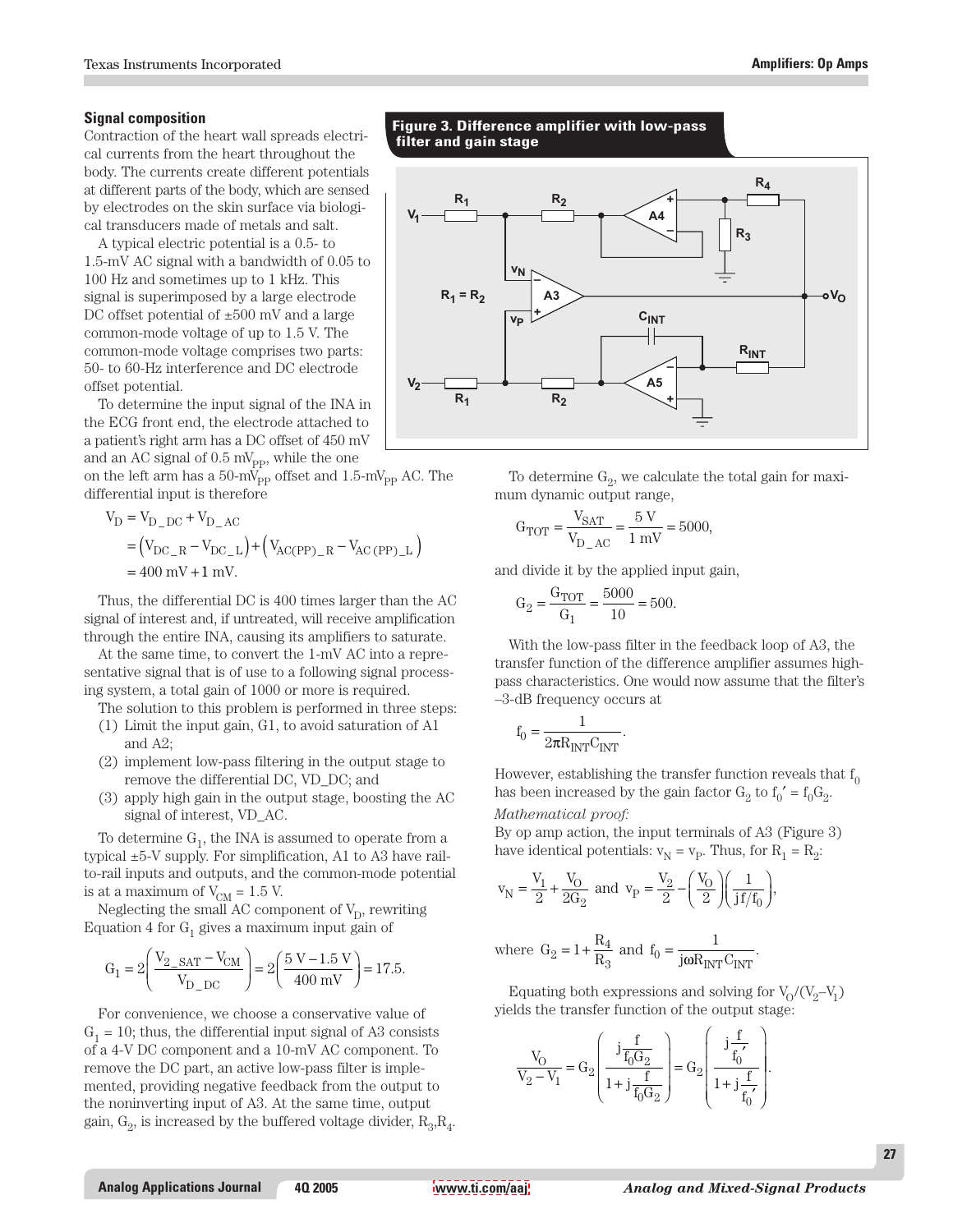

To return to the specified  $f_0$  of 0.05 Hz requires the increase of the time constant by the factor  $G_2$ , thus quickly leading to prohibitive values for  $R_{INT}$  and  $C_{INT}$ .

There are two alternatives to design around this problem. Either (1) change the gain settings of  $G_1$ ,  $G_2$ , and  $G_{TOT}$ until moderate values for  $R_{\mathrm{INT}}$  and  $C_{\mathrm{INT}}$  can be found, or (2) make  $G_2 = 1$  and perform the final signal boost via a separate gain stage (Figure 4).

The latter approach, which is the easier one, provides the following benefits:

• Standard INAs with unity-gain output stages, such as INA128 or INA118, can be used. Both devices allow for input gains from 1 to 10000, providing a maximum nonlinearity of 0.002%.

- Gain-booster A4 and integrator A5 can be designed with the dual low-noise amplifier OPA2132 with an inputreferred noise of 8 nV/√Hz.
- The adjustment of  $G_1$  is independent from  $G_2$  and  $f_0$ , allowing the input gain to be set for maximum input common-mode range.
- The RC values defining the integrator time constant now reflect the real lower-bandwidth limit,  $f_0$ .
- The final gain stage A4 allows independent adjustment of any desired gain value and performs low-pass filtering of high-frequency noise.

## **Single-supply applications**

Portable ECG equipment requiring single-supply operation can use the high-precision analog front end in Figure 5.



## **28**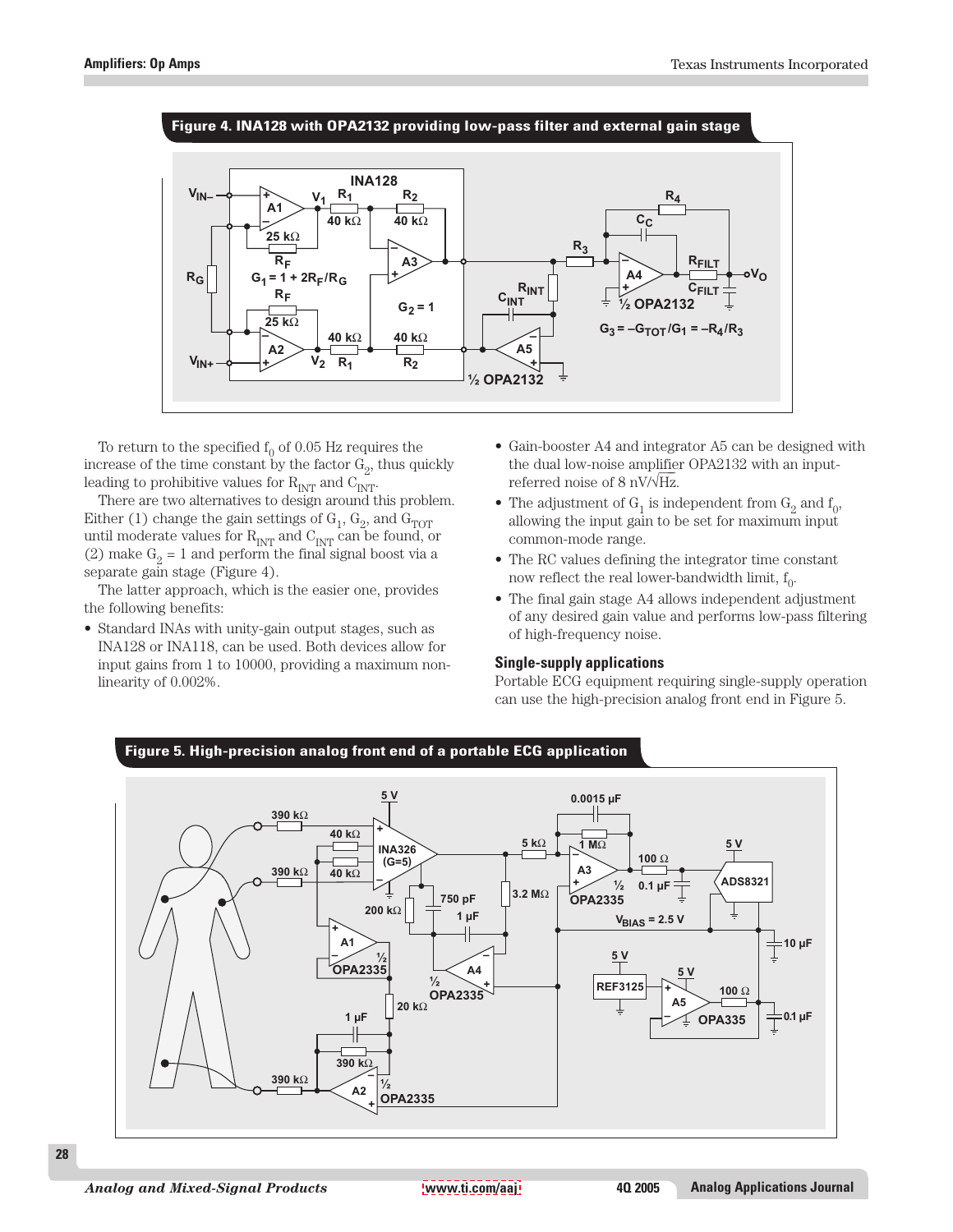Both types of amplifiers, the instrumentation amplifier INA326 and the dual precision amplifier OPA2335, operate from a single 5-V supply and apply autozeroing techniques, keeping the initial offset and offset drift over temperature and time near zero.

The input gain of the INA326 is set to 5 via  $G_1 = 2R_2/R_G$ = 2(200 kΩ/80 kΩ). The 750-pF capacitor parallel to R<sub>2</sub> cancels resistor noise. The 3-dB frequency of the integrator A4 is set to 0.05 Hz, while the output stage around A3 provides a gain of  $G<sub>2</sub> = 1 MΩ/5 kΩ = 200$ . The precision voltage reference, REF3125, provides low-noise biasing of the 2.5-V bias voltage to the amplifiers and the 16-bit, 100-kSPS, SAR-ADC ADS8321.

To further reject 50/60-Hz noise, the input commonmode voltage is fed back via the amplifiers A1 and A2 to the right leg of the patient. This approach requires only a few microamps of current to significantly improve the common-mode rejection and to ensure compliance with the UL544 standard.

## **Summary**

This article has described extension of the input commonmode range and filtering of large DC potentials in high-gain signal conditioners with three-op-amp INAs.

Further application information, in particular about high-precision, single-supply INAs, is available at [www.ti.com,](http://www.ti.com) keyword "instrumentation amplifier."

## **Related Web sites**

## **[amplifier.ti.com](http://amplifier.ti.com)**

**www.ti.com/sc/device/***partnumber* Replace *partnumber* with [ADS8321,](http://www.ti.com/sc/device/ADS8321) [INA118,](http://www.ti.com/sc/device/INA118) [INA128,](http://www.ti.com/sc/device/INA128)

[INA326,](http://www.ti.com/sc/device/INA326) [OPA335,](http://www.ti.com/sc/device/OPA335) [OPA2132,](http://www.ti.com/sc/device/OPA2132) [OPA2227,](http://www.ti.com/sc/device/OPA2227) [OPA2335,](http://www.ti.com/sc/device/OPA2335) or [REF3125](http://www.ti.com/sc/device/REF3125)